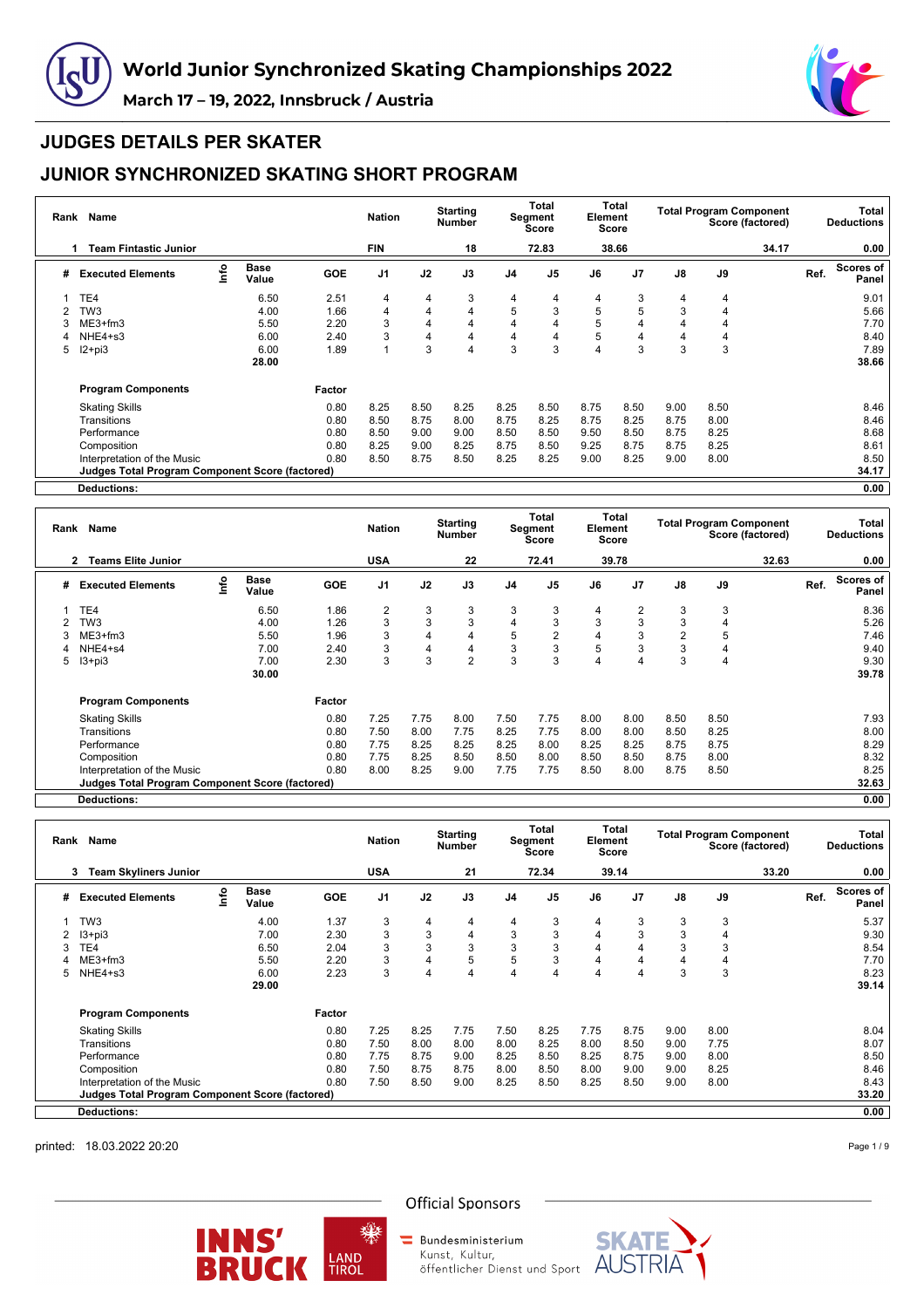



## **JUDGES DETAILS PER SKATER**

# **JUNIOR SYNCHRONIZED SKATING SHORT PROGRAM**

| Rank | Name                                            |      |                      |            | <b>Nation</b>  |      | <b>Starting</b><br><b>Number</b> |                | Total<br>Segment<br><b>Score</b> | Element | Total<br><b>Score</b> |                | <b>Total Program Component</b> | Score (factored) |      | Total<br><b>Deductions</b> |
|------|-------------------------------------------------|------|----------------------|------------|----------------|------|----------------------------------|----------------|----------------------------------|---------|-----------------------|----------------|--------------------------------|------------------|------|----------------------------|
|      | <b>Team Les Supremes Junior</b><br>4            |      |                      |            | <b>CAN</b>     |      | 13                               |                | 68.79                            |         | 36.61                 |                |                                | 32.18            |      | 0.00                       |
| #    | <b>Executed Elements</b>                        | lnfo | <b>Base</b><br>Value | <b>GOE</b> | J <sub>1</sub> | J2   | J3                               | J4             | J <sub>5</sub>                   | J6      | J7                    | $\mathsf{J}8$  | J9                             |                  | Ref. | <b>Scores of</b><br>Panel  |
|      | $ME3+fm3$                                       |      | 5.50                 | 1.73       | 3              | 4    | 3                                | 3              | 2                                | 4       | 3                     | 3              | 3                              |                  |      | 7.23                       |
|      | TW <sub>3</sub>                                 |      | 4.00                 | 1.14       | 3              | 3    | 3                                | 4              | $\overline{2}$                   | 3       | 3                     | $\overline{2}$ | 3                              |                  |      | 5.14                       |
|      | TE4                                             |      | 6.50                 | 1.95       | 3              | 3    | 3                                | 3              | 3                                |         | 3                     | 3              | 3                              |                  |      | 8.45                       |
|      | $13 + pi3$                                      |      | 7.00                 | 1.40       |                | 3    | 3                                |                |                                  | 3       | 3                     | $\overline{2}$ |                                |                  |      | 8.40                       |
| 5    | NHE3+s3                                         |      | 5.50                 | 1.89       | 4              | 3    | 4                                | $\overline{4}$ | 3                                | 5       | 3                     | 3              | $\overline{2}$                 |                  |      | 7.39                       |
|      |                                                 |      | 28.50                |            |                |      |                                  |                |                                  |         |                       |                |                                |                  |      | 36.61                      |
|      | <b>Program Components</b>                       |      |                      | Factor     |                |      |                                  |                |                                  |         |                       |                |                                |                  |      |                            |
|      | <b>Skating Skills</b>                           |      |                      | 0.80       | 8.25           | 7.75 | 7.75                             | 7.75           | 7.00                             | 7.75    | 8.25                  | 8.25           | 8.00                           |                  |      | 7.93                       |
|      | Transitions                                     |      |                      | 0.80       | 8.50           | 7.75 | 7.50                             | 8.25           | 6.75                             | 8.00    | 8.00                  | 8.50           | 8.25                           |                  |      | 8.04                       |
|      | Performance                                     |      |                      | 0.80       | 8.50           | 8.00 | 8.50                             | 8.00           | 6.75                             | 7.75    | 8.25                  | 8.50           | 7.75                           |                  |      | 8.11                       |
|      | Composition                                     |      |                      | 0.80       | 8.50           | 8.25 | 8.25                             | 8.25           | 6.75                             | 7.75    | 8.00                  | 8.50           | 7.75                           |                  |      | 8.11                       |
|      | Interpretation of the Music                     |      |                      | 0.80       | 8.50           | 8.00 | 8.00                             | 7.75           | 6.50                             | 8.00    | 7.75                  | 8.75           | 8.25                           |                  |      | 8.04                       |
|      | Judges Total Program Component Score (factored) |      |                      |            |                |      |                                  |                |                                  |         |                       |                |                                |                  |      | 32.18                      |
|      | <b>Deductions:</b>                              |      |                      |            |                |      |                                  |                |                                  |         |                       |                |                                |                  |      | 0.00                       |

**Rank Name Nation Starting Number Total Segment Score Total Element Score Total Program Component Score (factored) Total Deductions 5 Team Musketeers Junior FIN 15 65.75 33.13 32.62 0.00 # Executed Elements Info Base Value GOE J1 J2 J3 J4 J5 J6 J7 J8 J9 Ref. Scores of Panel** 1 ME3+fm3 5.50 2.04 4 4 4 4 3 4 3 3 4 7.54 2 TE3 5.50 1.34 3 2 3 2 2 3 2 3 2 6.84 3 I3+pi2 6.00 0.94 0 2 2 0 3 3 2 0 2 6.94 4 NHE2+s4 5.00 1.50 3 3 4 2 2 4 3 3 3 6.50 5 TW3 4.00 1.31 3 3 3 4 2 4 3 3 4 5.31 **26.00 33.13 Program Components Factor** Skating Skills 0.80 8.00 8.00 7.75 7.00 7.75 8.00 7.75 8.50 8.25 7.93 Transitions 0.80 8.50 8.25 8.00 8.00 7.50 8.00 8.25 8.50 8.50 8.21 Performance 0.80 8.25 8.25 8.50 7.50 7.75 8.25 8.00 8.25 8.75 8.18 Composition 0.80 8.75 8.50 9.00 8.00 7.75 8.00 8.25 8.25 8.25 8.29 Interpretation of the Music 0.80 8.50 8.50 8.50 7.50 7.50 8.25 8.00 8.50 8.00 8.18 **Judges Total Program Component Score (factored) 32.62**

**Deductions: 0.00**

| Rank | Name                                                   |          |                      |            | <b>Nation</b>  |                | <b>Starting</b><br><b>Number</b> |                | Total<br>Segment<br><b>Score</b> | Element | Total<br>Score |                | <b>Total Program Component</b><br>Score (factored) |      | <b>Total</b><br><b>Deductions</b> |
|------|--------------------------------------------------------|----------|----------------------|------------|----------------|----------------|----------------------------------|----------------|----------------------------------|---------|----------------|----------------|----------------------------------------------------|------|-----------------------------------|
|      | <b>Team Spirit Junior</b><br>6                         |          |                      |            | <b>SWE</b>     |                | 17                               |                | 61.92                            |         | 34.32          |                | 27.60                                              |      | 0.00                              |
| #    | <b>Executed Elements</b>                               | <u>c</u> | <b>Base</b><br>Value | <b>GOE</b> | J <sub>1</sub> | J2             | J3                               | J <sub>4</sub> | J <sub>5</sub>                   | J6      | J <sub>7</sub> | $\mathsf{J}8$  | J9                                                 | Ref. | Scores of<br>Panel                |
|      | TE4                                                    |          | 6.50                 | 1.30       | $\overline{2}$ | $\overline{2}$ |                                  | 2              | $\overline{2}$                   | 4       | 2              | 2              | 2                                                  |      | 7.80                              |
|      | TW <sub>3</sub>                                        |          | 4.00                 | 0.86       | 1              | 3              |                                  | 2              | 2                                | 3       | 3              | $\overline{2}$ | $\overline{2}$                                     |      | 4.86                              |
|      | $ME3+fm2$                                              |          | 4.50                 | 0.96       | $\overline{2}$ | $\overline{2}$ | $\overline{2}$                   | 2              | $\overline{2}$                   | 3       | 3              | $\overline{2}$ | $\overline{2}$                                     |      | 5.46                              |
|      | $13 + pi3$                                             |          | 7.00                 | 1.40       |                | 3              | $\overline{2}$                   | $\overline{2}$ | $\overline{2}$                   | 3       | $\overline{2}$ | $\overline{2}$ |                                                    |      | 8.40                              |
| 5.   | NHE3+s4                                                |          | 6.50                 | 1.30       |                | 3              | 3                                |                | $\overline{2}$                   |         | $\overline{2}$ |                | $\overline{2}$                                     |      | 7.80                              |
|      |                                                        |          | 28.50                |            |                |                |                                  |                |                                  |         |                |                |                                                    |      | 34.32                             |
|      | <b>Program Components</b>                              |          |                      | Factor     |                |                |                                  |                |                                  |         |                |                |                                                    |      |                                   |
|      | <b>Skating Skills</b>                                  |          |                      | 0.80       | 6.00           | 6.50           | 7.00                             | 6.50           | 7.25                             | 7.50    | 7.25           | 6.75           | 6.75                                               |      | 6.86                              |
|      | Transitions                                            |          |                      | 0.80       | 6.25           | 6.50           | 6.50                             | 6.50           | 7.00                             | 7.25    | 7.00           | 7.00           | 6.50                                               |      | 6.71                              |
|      | Performance                                            |          |                      | 0.80       | 6.50           | 7.00           | 7.25                             | 7.00           | 7.25                             | 7.75    | 7.50           | 7.25           | 6.25                                               |      | 7.11                              |
|      | Composition                                            |          |                      | 0.80       | 6.25           | 6.75           | 6.50                             | 6.75           | 7.50                             | 7.50    | 7.25           | 7.25           | 6.50                                               |      | 6.93                              |
|      | Interpretation of the Music                            |          |                      | 0.80       | 6.25           | 6.50           | 6.50                             | 7.00           | 7.25                             | 7.75    | 7.00           | 7.25           | 6.75                                               |      | 6.89                              |
|      | <b>Judges Total Program Component Score (factored)</b> |          |                      |            |                |                |                                  |                |                                  |         |                |                |                                                    |      | 27.60                             |
|      | <b>Deductions:</b>                                     |          |                      |            |                |                |                                  |                |                                  |         |                |                |                                                    |      | 0.00                              |

printed: 18.03.2022 20:20

Page 2 / 9



**Official Sponsors** 





Kunst, Kultur,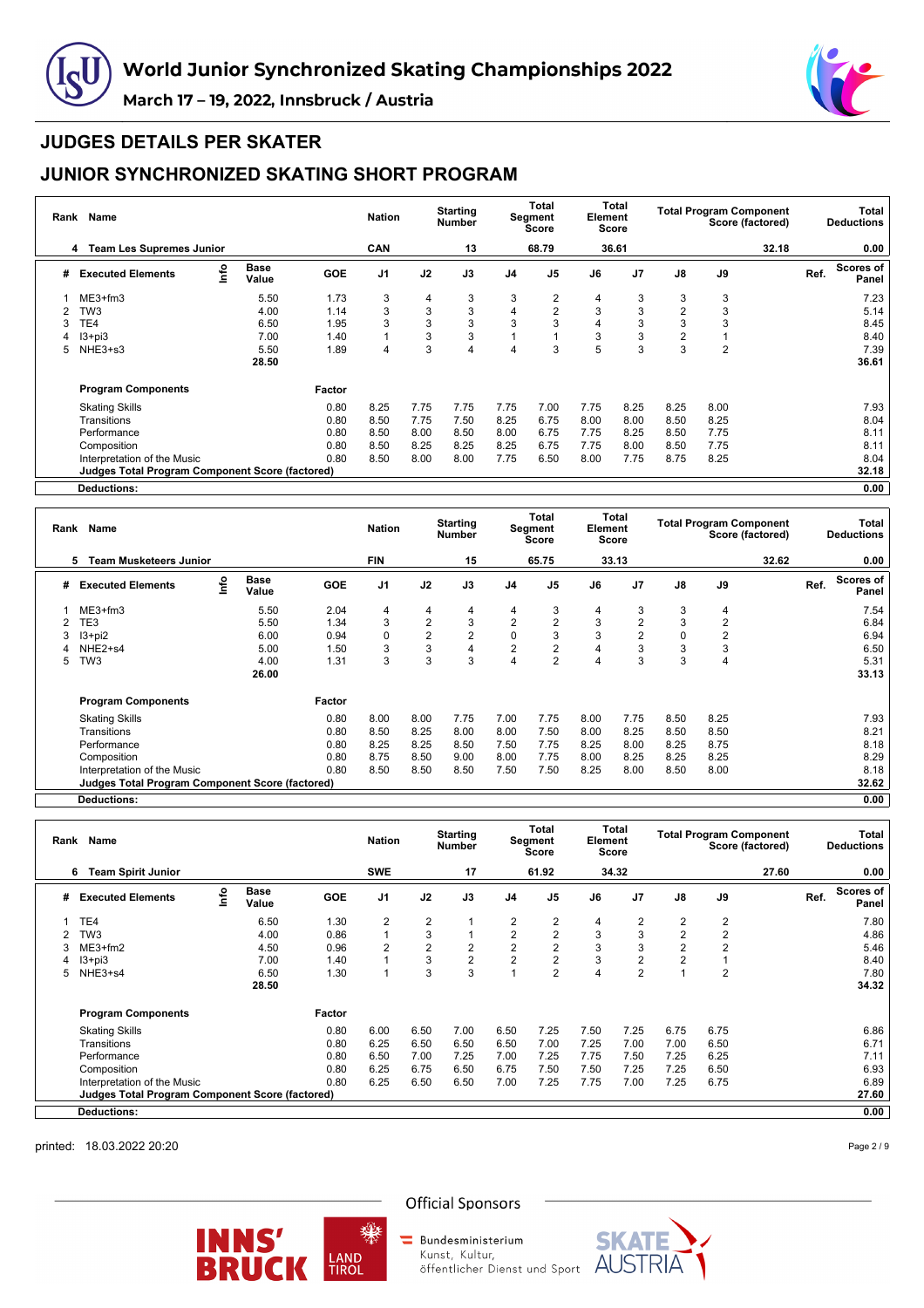



#### **JUDGES DETAILS PER SKATER**

## **JUNIOR SYNCHRONIZED SKATING SHORT PROGRAM**

| Rank | Name                                                   |      |                      |                | <b>Nation</b>  |                | <b>Starting</b><br><b>Number</b> |                | <b>Total</b><br>Segment<br>Score | Element | Total<br>Score |                |                | <b>Total Program Component</b><br>Score (factored) |      | Total<br><b>Deductions</b> |
|------|--------------------------------------------------------|------|----------------------|----------------|----------------|----------------|----------------------------------|----------------|----------------------------------|---------|----------------|----------------|----------------|----------------------------------------------------|------|----------------------------|
|      | <b>Team Nexxice Junior</b>                             |      |                      |                | <b>CAN</b>     |                | 20                               |                | 58.42                            |         | 28.35          |                |                | 31.07                                              |      | $-1.00$                    |
| #    | <b>Executed Elements</b>                               | lnfo | <b>Base</b><br>Value | <b>GOE</b>     | J <sub>1</sub> | J2             | J3                               | J <sub>4</sub> | J <sub>5</sub>                   | J6      | J <sub>7</sub> | $\mathsf{J}8$  | J9             |                                                    | Ref. | <b>Scores of</b><br>Panel  |
|      | $13 + pi3$                                             | F    | 7.00                 | $-3.30$        | -5             | -5             | $-5$                             | $-5$           | -1                               | $-5$    | -5             | -5             | -3             |                                                    |      | 3.70                       |
|      | NHE3+s4                                                |      | 6.50                 | 1.95           | 3              | 3              | 3                                | 3              | 2                                | 4       | 3              | 3              | 3              |                                                    |      | 8.45                       |
|      | TW <sub>3</sub>                                        |      | 4.00                 | 1.09           | 2              | 3              | 3                                | 3              | $\overline{2}$                   | 3       | 3              | $\overline{2}$ | 3              |                                                    |      | 5.09                       |
|      | $ME2+fm2$                                              |      | 3.50                 | 0.70           | 2              | $\overline{2}$ | $\overline{2}$                   | $\overline{2}$ | 2                                | 4       | 2              |                | $\overline{2}$ |                                                    |      | 4.20                       |
| 5    | TE3                                                    |      | 5.50                 | 1.41           | $\overline{1}$ | 3              | 3                                | 3              |                                  | 4       | 4              | $\overline{2}$ | $\overline{2}$ |                                                    |      | 6.91                       |
|      |                                                        |      | 26.50                |                |                |                |                                  |                |                                  |         |                |                |                |                                                    |      | 28.35                      |
|      | <b>Program Components</b>                              |      |                      | Factor         |                |                |                                  |                |                                  |         |                |                |                |                                                    |      |                            |
|      | <b>Skating Skills</b>                                  |      |                      | 0.80           | 7.50           | 7.50           | 8.00                             | 7.50           | 7.25                             | 7.50    | 8.25           | 8.00           | 8.00           |                                                    |      | 7.71                       |
|      | Transitions                                            |      |                      | 0.80           | 7.50           | 7.75           | 7.75                             | 7.50           | 7.00                             | 7.50    | 8.25           | 8.25           | 7.75           |                                                    |      | 7.71                       |
|      | Performance                                            |      |                      | 0.80           | 7.50           | 7.50           | 8.00                             | 7.00           | 7.00                             | 7.50    | 8.00           | 8.00           | 8.00           |                                                    |      | 7.64                       |
|      | Composition                                            |      |                      | 0.80           | 7.75           | 8.00           | 8.25                             | 7.50           | 7.50                             | 7.75    | 8.50           | 8.00           | 8.00           |                                                    |      | 7.89                       |
|      | Interpretation of the Music                            |      |                      | 0.80           | 8.00           | 7.75           | 8.25                             | 7.25           | 7.00                             | 7.75    | 8.00           | 8.25           | 8.25           |                                                    |      | 7.89                       |
|      | <b>Judges Total Program Component Score (factored)</b> |      |                      |                |                |                |                                  |                |                                  |         |                |                |                |                                                    |      | 31.07                      |
|      | <b>Deductions:</b><br>Falls                            |      |                      | $-1.00$<br>(1) |                |                |                                  |                |                                  |         |                |                |                |                                                    |      | $-1.00$                    |

F Fall

|   | Rank Name                                              |      |                      |            | <b>Nation</b>  |      | <b>Starting</b><br>Number |                | Total<br>Segment<br><b>Score</b> | Element        | Total<br>Score |                | <b>Total Program Component</b><br>Score (factored) |      | Total<br><b>Deductions</b> |
|---|--------------------------------------------------------|------|----------------------|------------|----------------|------|---------------------------|----------------|----------------------------------|----------------|----------------|----------------|----------------------------------------------------|------|----------------------------|
|   | <b>Team Seaside Junior</b><br>8                        |      |                      |            | <b>SWE</b>     |      | 12                        |                | 54.84                            |                | 29.96          |                | 25.88                                              |      | $-1.00$                    |
| # | <b>Executed Elements</b>                               | ١nf٥ | <b>Base</b><br>Value | <b>GOE</b> | J <sub>1</sub> | J2   | J3                        | J <sub>4</sub> | J <sub>5</sub>                   | J6             | J <sub>7</sub> | J8             | J9                                                 | Ref. | Scores of<br>Panel         |
|   | $ME3+fm2$                                              |      | 4.50                 | 0.84       | $\overline{2}$ |      | $\overline{2}$            |                | 0                                | 3              | $\overline{2}$ | $\overline{2}$ | 3                                                  |      | 5.34                       |
|   | NHE3+s4                                                |      | 6.50                 | 1.02       | $\overline{2}$ |      | $\overline{2}$            |                | $\overline{2}$                   | 3              |                | $\overline{2}$ |                                                    |      | 7.52                       |
| 3 | $13 + pi2$                                             |      | 6.00                 | 0.26       | $-1$           | $-1$ | $\overline{2}$            | $-1$           |                                  | $\overline{2}$ | 0              |                |                                                    |      | 6.26                       |
|   | TE3                                                    |      | 5.50                 | 0.71       | $\overline{2}$ | 0    |                           |                |                                  | 3              |                | $\overline{2}$ |                                                    |      | 6.21                       |
| 5 | TW <sub>3</sub>                                        |      | 4.00                 | 0.63       |                |      |                           | $\Omega$       | $\overline{2}$                   | 3              | $\overline{2}$ | 3              |                                                    |      | 4.63                       |
|   |                                                        |      | 26.50                |            |                |      |                           |                |                                  |                |                |                |                                                    |      | 29.96                      |
|   | <b>Program Components</b>                              |      |                      | Factor     |                |      |                           |                |                                  |                |                |                |                                                    |      |                            |
|   | <b>Skating Skills</b>                                  |      |                      | 0.80       | 6.50           | 6.00 | 6.50                      | 6.25           | 6.25                             | 6.50           | 6.00           | 7.00           | 6.75                                               |      | 6.39                       |
|   | Transitions                                            |      |                      | 0.80       | 6.75           | 6.00 | 6.50                      | 6.75           | 6.00                             | 6.50           | 5.50           | 7.00           | 6.25                                               |      | 6.39                       |
|   | Performance                                            |      |                      | 0.80       | 6.50           | 6.00 | 6.75                      | 6.25           | 6.25                             | 6.75           | 6.50           | 6.75           | 6.50                                               |      | 6.50                       |
|   | Composition                                            |      |                      | 0.80       | 6.75           | 6.50 | 6.75                      | 6.50           | 6.25                             | 6.50           | 6.25           | 6.75           | 6.50                                               |      | 6.54                       |
|   | Interpretation of the Music                            |      |                      | 0.80       | 7.00           | 6.25 | 6.75                      | 6.50           | 6.00                             | 6.75           | 6.25           | 6.75           | 6.50                                               |      | 6.54                       |
|   | <b>Judges Total Program Component Score (factored)</b> |      |                      |            |                |      |                           |                |                                  |                |                |                |                                                    |      | 25.88                      |
|   | <b>Deductions:</b><br>Falls                            |      |                      | $-1.00$    | (1)            |      |                           |                |                                  |                |                |                |                                                    |      | $-1.00$                    |

printed: 18.03.2022 20:20

Page 3 / 9



缫



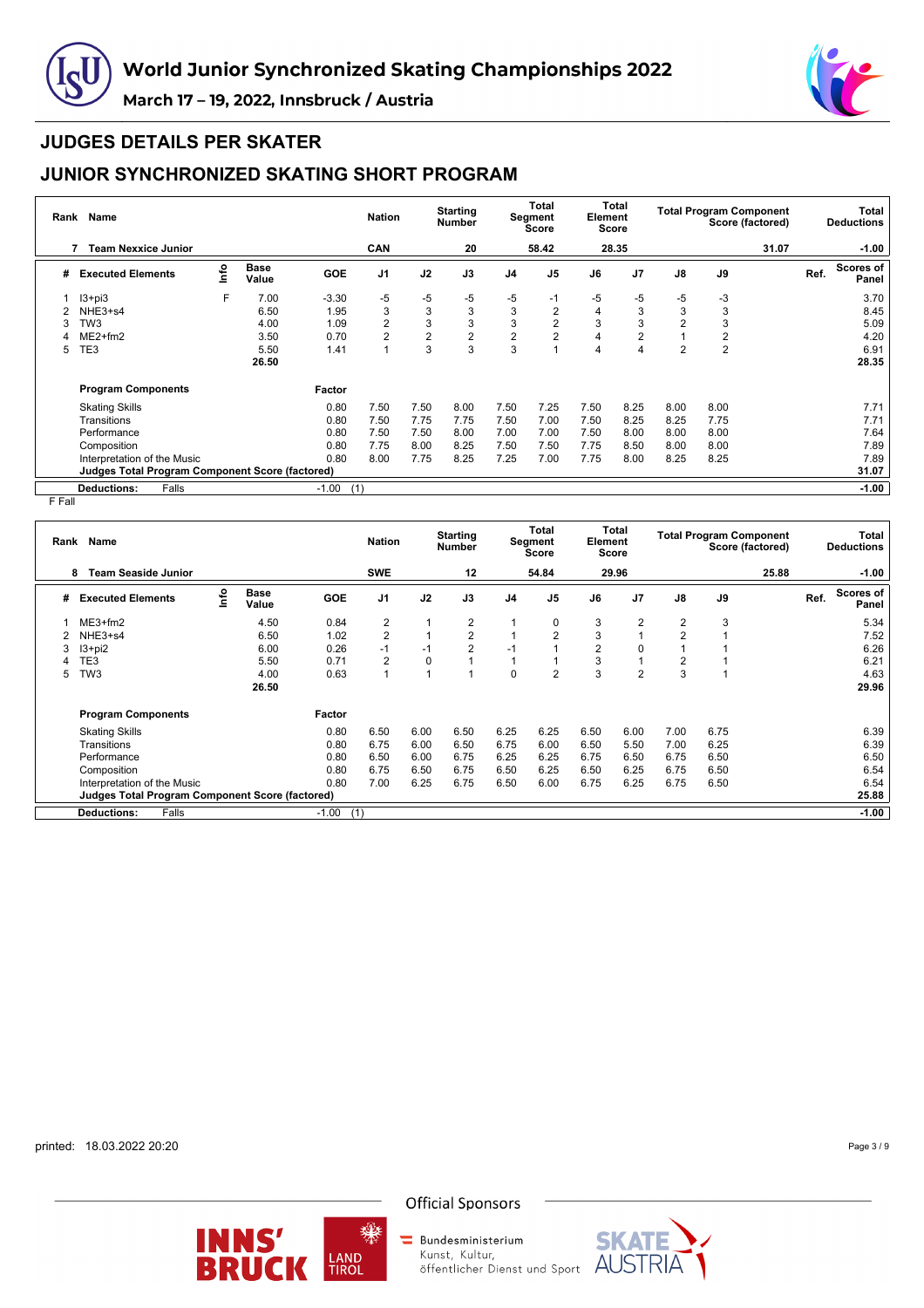



### **JUDGES DETAILS PER SKATER**

## **JUNIOR SYNCHRONIZED SKATING SHORT PROGRAM**

| Rank | <b>Name</b>                                     |      |                      |            | <b>Nation</b>  |                | <b>Starting</b><br><b>Number</b> |                | Total<br>Segment<br>Score | Element        | Total<br>Score |                |                | <b>Total Program Component</b><br>Score (factored) |      | Total<br><b>Deductions</b> |
|------|-------------------------------------------------|------|----------------------|------------|----------------|----------------|----------------------------------|----------------|---------------------------|----------------|----------------|----------------|----------------|----------------------------------------------------|------|----------------------------|
|      | <b>Team Ice Fire Junior</b><br>9                |      |                      |            | <b>POL</b>     |                | 19                               |                | 53.03                     |                | 27.63          |                |                | 25.40                                              |      | 0.00                       |
| #    | <b>Executed Elements</b>                        | info | <b>Base</b><br>Value | <b>GOE</b> | J <sub>1</sub> | J2             | J3                               | J <sub>4</sub> | J <sub>5</sub>            | J6             | J <sub>7</sub> | J8             | J9             |                                                    | Ref. | Scores of<br>Panel         |
|      | TW <sub>3</sub>                                 |      | 4.00                 | 0.80       | 1              | $\overline{2}$ | 0                                | 2              | 2                         | 3              | 2              | 3              | 2              |                                                    |      | 4.80                       |
|      | $ME3+fm2$                                       |      | 4.50                 | 0.90       | 0              | $\overline{2}$ | $\mathbf 0$                      | $\overline{2}$ | $\overline{2}$            | 3              | 3              | 3              | $\overline{2}$ |                                                    |      | 5.40                       |
| 3    | TE3                                             |      | 5.50                 | 0.24       | 0              | $\overline{A}$ | $-2$                             | $\mathbf 0$    |                           | $\overline{2}$ |                |                | $-1$           |                                                    |      | 5.74                       |
|      | I2+pi2                                          |      | 5.00                 | 0.64       | 0              |                | $-2$                             | $\overline{2}$ | 2                         | $\overline{2}$ | 2              |                |                |                                                    |      | 5.64                       |
| 5    | NHE3+s3                                         |      | 5.50                 | 0.55       | 0              | $\overline{A}$ | 0                                |                |                           | 3              | $\overline{2}$ | $\overline{2}$ | 0              |                                                    |      | 6.05                       |
|      |                                                 |      | 24.50                |            |                |                |                                  |                |                           |                |                |                |                |                                                    |      | 27.63                      |
|      | <b>Program Components</b>                       |      |                      | Factor     |                |                |                                  |                |                           |                |                |                |                |                                                    |      |                            |
|      | <b>Skating Skills</b>                           |      |                      | 0.80       | 5.50           | 6.00           | 5.25                             | 6.00           | 7.00                      | 6.75           | 7.00           | 7.00           | 5.75           |                                                    |      | 6.29                       |
|      | Transitions                                     |      |                      | 0.80       | 5.75           | 6.00           | 5.00                             | 5.50           | 6.75                      | 6.50           | 6.75           | 7.25           | 5.25           |                                                    |      | 6.07                       |
|      | Performance                                     |      |                      | 0.80       | 5.75           | 6.50           | 5.75                             | 6.50           | 7.25                      | 7.00           | 7.00           | 7.25           | 5.75           |                                                    |      | 6.54                       |
|      | Composition                                     |      |                      | 0.80       | 5.50           | 6.50           | 5.25                             | 5.75           | 7.25                      | 7.00           | 7.25           | 7.50           | 5.50           |                                                    |      | 6.39                       |
|      | Interpretation of the Music                     |      |                      | 0.80       | 5.75           | 6.25           | 5.25                             | 6.50           | 7.00                      | 6.75           | 7.25           | 7.50           | 5.75           |                                                    |      | 6.46                       |
|      | Judges Total Program Component Score (factored) |      |                      |            |                |                |                                  |                |                           |                |                |                |                |                                                    |      | 25.40                      |
|      | Deductions:                                     |      |                      |            |                |                |                                  |                |                           |                |                |                |                |                                                    |      | 0.00                       |

**Rank Name Nation Starting Number Total Segment Score Total Element Score Total Program Component Score (factored) Total Deductions 10 Team Hot Shivers Junior ITA 4 50.27 27.81 22.46 0.00 # Executed Elements Info Base Value GOE J1 J2 J3 J4 J5 J6 J7 J8 J9 Ref. Scores of Panel** 1 NHE3+s3 5.50 0.79 1 1 2 1 1 4 1 2 2 6.29 2 ME3+fm2 4.50 0.51 1 1 2 1 1 2 0 1 1 5.01 3 TE3 5.50 0.24 1 -1 -2 0 0 2 1 2 0 5.74 4 I3+pi2 6.00 0.26 0 -1 1 1 1 3 -1 2 -1 6.26 5 TW3 4.00 0.51 2 0 -2 2 1 3 2 2 0 4.51 **25.50 27.81 Program Components Factor** Skating Skills 0.80 5.50 4.75 4.75 5.25 5.25 6.50 5.25 6.00 6.00 5.43 Transitions 0.80 5.75 5.00 4.75 5.75 5.00 6.25 5.25 6.25 6.00 5.57 Performance 0.80 5.75 5.25 5.25 6.00 5.25 6.50 5.50 6.25 5.75 5.68 Composition 0.80 6.00 5.25 5.25 6.25 5.25 6.75 5.75 6.25 6.25 5.86 Interpretation of the Music 0.80 5.75 5.00 5.00 5.50 4.75 6.75 5.50 6.50 5.50 5.54 **Judges Total Program Component Score (factored) 22.46**

**Deductions: 0.00**

| Rank | Name                                                   |      |                      |            | <b>Nation</b>  |           | <b>Starting</b><br><b>Number</b> |                | <b>Total</b><br>Segment<br><b>Score</b> | Element        | Total<br><b>Score</b> |                | <b>Total Program Component</b><br>Score (factored) |      | Total<br><b>Deductions</b> |
|------|--------------------------------------------------------|------|----------------------|------------|----------------|-----------|----------------------------------|----------------|-----------------------------------------|----------------|-----------------------|----------------|----------------------------------------------------|------|----------------------------|
| 11   | <b>Team Cool Dreams Junior</b>                         |      |                      |            | SUI            |           | 16                               |                | 49.34                                   |                | 26.06                 |                | 23.28                                              |      | 0.00                       |
| #    | <b>Executed Elements</b>                               | lnfo | <b>Base</b><br>Value | <b>GOE</b> | J <sub>1</sub> | J2        | J3                               | J <sub>4</sub> | J <sub>5</sub>                          | J6             | J <sub>7</sub>        | $\mathsf{J}8$  | J9                                                 | Ref. | <b>Scores of</b><br>Panel  |
|      | TW <sub>3</sub>                                        |      | 4.00                 | 0.51       | $\mathbf 0$    | 2         | 0                                |                |                                         | 3              | 2                     | $\overline{1}$ | 2                                                  |      | 4.51                       |
|      | TE2                                                    |      | 4.00                 | $-0.06$    | 0              | $\pmb{0}$ | $-2$                             | $-1$           | -1                                      | $\overline{2}$ |                       | 0              | 0                                                  |      | 3.94                       |
|      | $13 + pi2$                                             |      | 6.00                 | 0.69       | 0              | 0         |                                  | 2              |                                         | 3              | 2                     |                |                                                    |      | 6.69                       |
|      | $ME3+fm2$                                              |      | 4.50                 | 0.45       | 1              |           | 1                                | 0              | $\Omega$                                | $\overline{2}$ | $\overline{2}$        | 0              | 2                                                  |      | 4.95                       |
| 5.   | NHE3+s3                                                |      | 5.50                 | 0.47       | 0              |           | $-1$                             | $\Omega$       | $-1$                                    | 3              | $\overline{2}$        | $\overline{2}$ | $\overline{2}$                                     |      | 5.97                       |
|      |                                                        |      | 24.00                |            |                |           |                                  |                |                                         |                |                       |                |                                                    |      | 26.06                      |
|      | <b>Program Components</b>                              |      |                      | Factor     |                |           |                                  |                |                                         |                |                       |                |                                                    |      |                            |
|      | <b>Skating Skills</b>                                  |      |                      | 0.80       | 4.75           | 5.75      | 5.00                             | 5.00           | 5.75                                    | 6.75           | 6.25                  | 6.25           | 6.25                                               |      | 5.75                       |
|      | Transitions                                            |      |                      | 0.80       | 4.75           | 5.50      | 4.25                             | 5.00           | 5.50                                    | 6.50           | 7.00                  | 6.25           | 6.25                                               |      | 5.68                       |
|      | Performance                                            |      |                      | 0.80       | 5.00           | 6.00      | 5.00                             | 5.50           | 5.50                                    | 7.00           | 7.00                  | 6.50           | 6.50                                               |      | 6.00                       |
|      | Composition                                            |      |                      | 0.80       | 5.25           | 6.00      | 4.75                             | 5.25           | 5.75                                    | 6.75           | 6.75                  | 6.25           | 6.00                                               |      | 5.89                       |
|      | Interpretation of the Music                            |      |                      | 0.80       | 5.25           | 5.75      | 4.50                             | 5.00           | 5.50                                    | 6.75           | 6.50                  | 6.25           | 6.25                                               |      | 5.79                       |
|      | <b>Judges Total Program Component Score (factored)</b> |      |                      |            |                |           |                                  |                |                                         |                |                       |                |                                                    |      | 23.28                      |
|      | <b>Deductions:</b>                                     |      |                      |            |                |           |                                  |                |                                         |                |                       |                |                                                    |      | 0.00                       |

printed: 18.03.2022 20:20

Page 4 / 9



₩

**Official Sponsors** 

Bundesministerium Kunst, Kultur,

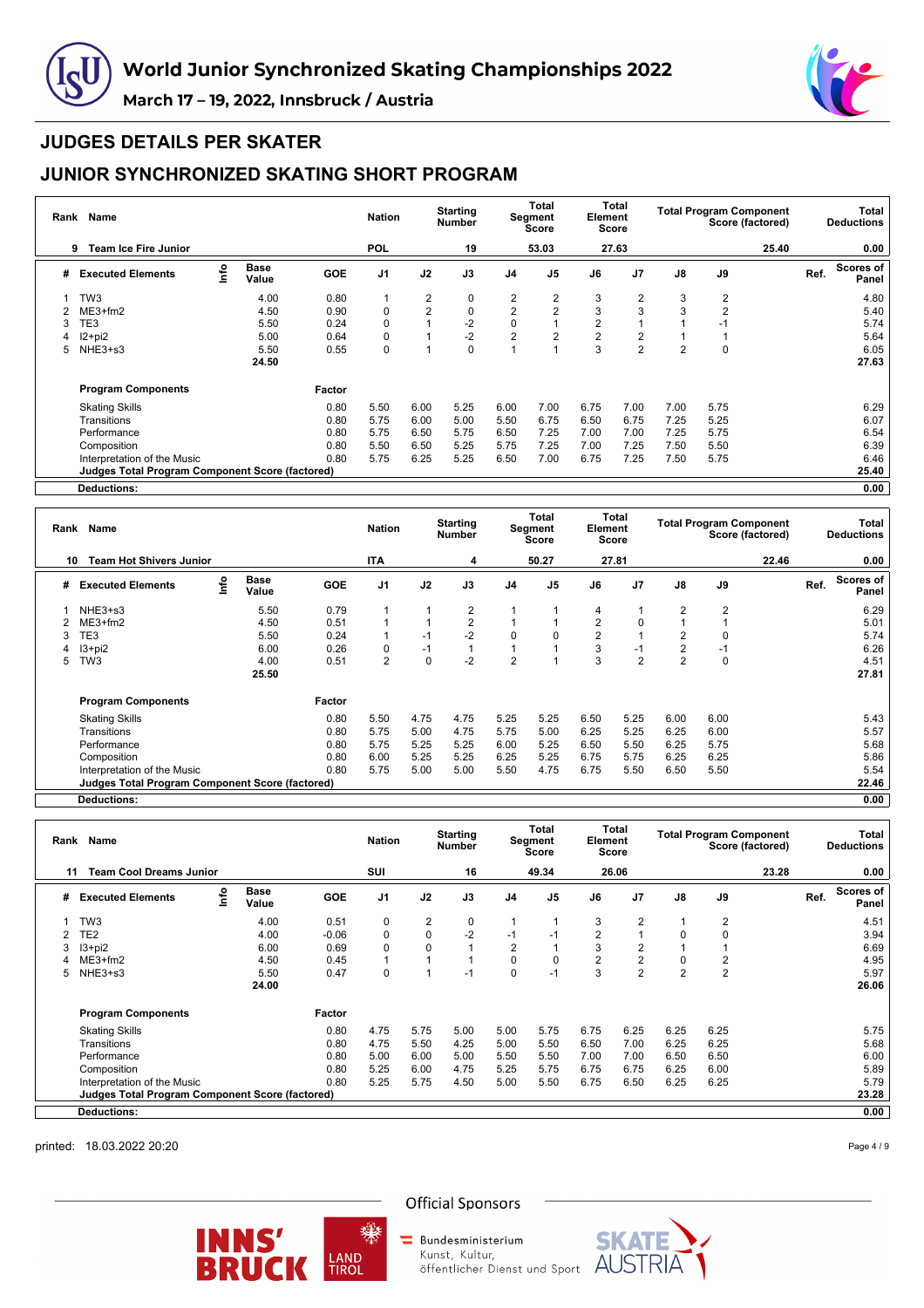



### **JUDGES DETAILS PER SKATER**

## **JUNIOR SYNCHRONIZED SKATING SHORT PROGRAM**

| Rank | <b>Name</b>                                     |      |                      |            | <b>Nation</b>  |              | <b>Starting</b><br><b>Number</b> |                | Total<br>Segment<br>Score | Element        | Total<br>Score |                | <b>Total Program Component</b> | Score (factored) |      | Total<br><b>Deductions</b> |
|------|-------------------------------------------------|------|----------------------|------------|----------------|--------------|----------------------------------|----------------|---------------------------|----------------|----------------|----------------|--------------------------------|------------------|------|----------------------------|
|      | <b>Team Zazou Junior</b><br>12                  |      |                      |            | <b>FRA</b>     |              | 23                               |                | 45.88                     |                | 22.83          |                |                                | 23.05            |      | 0.00                       |
| #    | <b>Executed Elements</b>                        | info | <b>Base</b><br>Value | <b>GOE</b> | J <sub>1</sub> | J2           | J3                               | J <sub>4</sub> | J <sub>5</sub>            | J6             | J7             | J8             | J9                             |                  | Ref. | Scores of<br>Panel         |
|      | NHE4+s2                                         |      | 5.00                 | 0.36       | 1              | 0            | $\mathbf 0$                      | 0              | 0                         | 2              | 2              | 2              | 0                              |                  |      | 5.36                       |
|      | $ME3+fm2$                                       |      | 4.50                 | 0.26       | 1              | $\mathbf{1}$ | $-1$                             | $-1$           | 0                         | $\overline{2}$ |                |                |                                |                  |      | 4.76                       |
| 3    | $13 + pi2$                                      |      | 6.00                 | $-1.80$    | -3             | $-3$         | $-3$                             | $-3$           | $-2$                      | $-3$           | -3             | -3             | -3                             |                  |      | 4.20                       |
|      | TE <sub>2</sub>                                 |      | 4.00                 | $-0.06$    | 0              | 0            | $-1$                             | $-1$           | $-1$                      | 3              |                |                | $-1$                           |                  |      | 3.94                       |
| 5    | TW <sub>3</sub>                                 |      | 4.00                 | 0.57       | 0              | $\mathbf{1}$ | $\overline{2}$                   |                |                           | 3              |                | $\overline{2}$ | $\overline{2}$                 |                  |      | 4.57                       |
|      |                                                 |      | 23.50                |            |                |              |                                  |                |                           |                |                |                |                                |                  |      | 22.83                      |
|      | <b>Program Components</b>                       |      |                      | Factor     |                |              |                                  |                |                           |                |                |                |                                |                  |      |                            |
|      | <b>Skating Skills</b>                           |      |                      | 0.80       | 5.50           | 5.25         | 5.50                             | 5.00           | 5.75                      | 5.75           | 6.75           | 7.00           | 6.00                           |                  |      | 5.79                       |
|      | Transitions                                     |      |                      | 0.80       | 5.75           | 5.00         | 5.00                             | 4.75           | 5.50                      | 6.00           | 7.00           | 7.25           | 5.25                           |                  |      | 5.64                       |
|      | Performance                                     |      |                      | 0.80       | 5.25           | 5.50         | 5.00                             | 5.25           | 5.75                      | 6.00           | 6.75           | 6.75           | 6.00                           |                  |      | 5.79                       |
|      | Composition                                     |      |                      | 0.80       | 5.75           | 5.50         | 5.25                             | 4.75           | 5.75                      | 6.25           | 7.25           | 7.00           | 5.75                           |                  |      | 5.89                       |
|      | Interpretation of the Music                     |      |                      | 0.80       | 5.50           | 5.25         | 5.00                             | 5.00           | 5.50                      | 6.25           | 7.00           | 6.75           | 5.75                           |                  |      | 5.71                       |
|      | Judges Total Program Component Score (factored) |      |                      |            |                |              |                                  |                |                           |                |                |                |                                |                  |      | 23.05                      |
|      | Deductions:                                     |      |                      |            |                |              |                                  |                |                           |                |                |                |                                |                  |      | 0.00                       |

**Rank Name Nation Starting Number Total Segment Score Total Element Score Total Program Component Score (factored) Total Deductions 13 Team Magic Junior HUN 6 45.72 26.04 19.68 0.00 # Executed Elements Info Base Value GOE J1 J2 J3 J4 J5 J6 J7 J8 J9 Ref. Scores of Panel** 1 ME3+fm2 4.50 0.71 2 1 0 1 1 3 2 2 2 5.21 2 TE3 5.50 -0.39 1 -1 -2 -1 0 2 0 -2 -2 5.11 3 I3+pi3 7.00 -0.20 -1 -1 -1 -1 1 3 1 -1 0 6.80 4 NHE3+s2 4.50 0.13 0 0 1 0 1 2 0 0 0 4.63 5 TW3 4.00 0.29 0 0 -1 1 1 3 1 1 1 4.29 **25.50 26.04 Program Components Factor** Skating Skills 0.80 5.25 4.50 4.00 4.25 5.25 5.50 5.25 5.00 4.75 4.89 Transitions 0.80 5.00 4.50 4.25 4.75 5.00 5.75 5.25 4.75 5.00 4.89 Performance 0.80 5.25 4.75 4.00 4.50 5.25 6.25 5.50 4.75 5.00 5.00 Composition 0.80 5.50 4.75 3.75 4.75 5.25 6.00 5.50 4.75 5.00 5.07 Interpretation of the Music 0.80 5.25 4.50 3.50 4.25 5.00 6.50 5.00 4.50 4.75 4.75 4.75<br> **Judges Total Program Component Score (factored)** 19.68 **Judges Total Program Component Score (factored) 19.68**

**Deductions: 0.00**

| Rank | Name                                                   |   |                      |            | <b>Nation</b>  |      | <b>Starting</b><br>Number |                | Total<br>Segment<br><b>Score</b> | Element        | Total<br><b>Score</b> |               | <b>Total Program Component</b><br>Score (factored) |      | Total<br><b>Deductions</b> |
|------|--------------------------------------------------------|---|----------------------|------------|----------------|------|---------------------------|----------------|----------------------------------|----------------|-----------------------|---------------|----------------------------------------------------|------|----------------------------|
| 14   | <b>Team Le Soleil Junior</b>                           |   |                      |            | <b>POL</b>     |      | 14                        |                | 43.49                            |                | 22.68                 |               | 20.81                                              |      | 0.00                       |
| #    | <b>Executed Elements</b>                               | e | <b>Base</b><br>Value | <b>GOE</b> | J <sub>1</sub> | J2   | J3                        | J <sub>4</sub> | J <sub>5</sub>                   | J6             | J <sub>7</sub>        | $\mathsf{J}8$ | J9                                                 | Ref. | <b>Scores of</b><br>Panel  |
|      | $ME3+fm2$                                              |   | 4.50                 | 0.71       | $\overline{1}$ |      | 2                         | 2              |                                  | 3              | 2                     | 1             | 2                                                  |      | 5.21                       |
|      | TE3                                                    |   | 5.50                 | $-0.47$    | $-1$           | $-2$ | $-1$                      | $-2$           | $-1$                             |                |                       | $-2$          | 0                                                  |      | 5.03                       |
|      | $13 + pi3$                                             |   | 7.00                 | $-0.40$    | $-2$           | $-1$ | $-2$                      | $-1$           | 0                                | $\overline{2}$ | $\Omega$              |               | $-1$                                               |      | 6.60                       |
|      | NHE <sub>2+s1</sub>                                    |   | 1.50                 | 0.00       | 0              | $-1$ | 0                         | $-1$           | $-2$                             | $\overline{2}$ |                       |               | 0                                                  |      | 1.50                       |
| 5    | TW <sub>3</sub>                                        |   | 4.00                 | 0.34       | 0              | 0    | 0                         |                |                                  | 3              | $\overline{2}$        |               |                                                    |      | 4.34                       |
|      |                                                        |   | 22.50                |            |                |      |                           |                |                                  |                |                       |               |                                                    |      | 22.68                      |
|      | <b>Program Components</b>                              |   |                      | Factor     |                |      |                           |                |                                  |                |                       |               |                                                    |      |                            |
|      | <b>Skating Skills</b>                                  |   |                      | 0.80       | 4.75           | 4.50 | 5.25                      | 4.50           | 5.25                             | 6.50           | 5.75                  | 6.25          | 5.00                                               |      | 5.25                       |
|      | Transitions                                            |   |                      | 0.80       | 5.00           | 4.25 | 4.75                      | 4.50           | 5.00                             | 6.50           | 5.75                  | 6.00          | 4.50                                               |      | 5.07                       |
|      | Performance                                            |   |                      | 0.80       | 5.00           | 4.75 | 4.75                      | 5.00           | 5.25                             | 6.75           | 6.00                  | 6.50          | 4.25                                               |      | 5.32                       |
|      | Composition                                            |   |                      | 0.80       | 5.25           | 4.75 | 4.75                      | 4.75           | 5.25                             | 6.75           | 6.25                  | 6.25          | 4.50                                               |      | 5.32                       |
|      | Interpretation of the Music                            |   |                      | 0.80       | 5.25           | 4.50 | 4.50                      | 4.50           | 5.00                             | 7.00           | 5.50                  | 6.00          | 4.50                                               |      | 5.04                       |
|      | <b>Judges Total Program Component Score (factored)</b> |   |                      |            |                |      |                           |                |                                  |                |                       |               |                                                    |      | 20.81                      |
|      | <b>Deductions:</b>                                     |   |                      |            |                |      |                           |                |                                  |                |                       |               |                                                    |      | 0.00                       |

printed: 18.03.2022 20:20

Page 5 / 9



**Official Sponsors** 

Bundesministerium Kunst, Kultur,

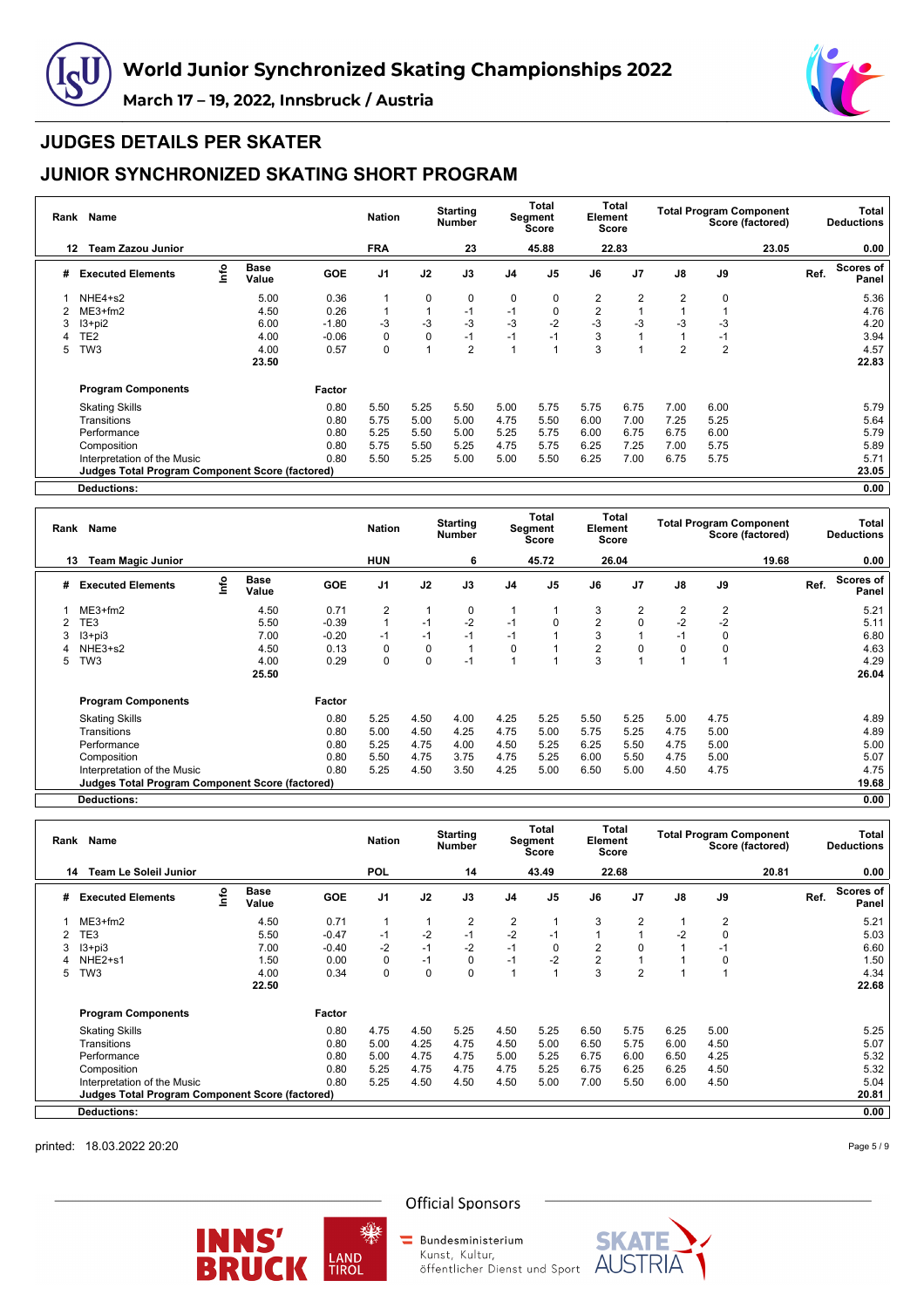



### **JUDGES DETAILS PER SKATER**

## **JUNIOR SYNCHRONIZED SKATING SHORT PROGRAM**

| Rank | <b>Name</b>                                     |      |                      |            | <b>Nation</b>  |              | <b>Starting</b><br><b>Number</b>       |                | Total<br><b>Segment</b><br>Score | Element        | Total<br>Score |          | <b>Total Program Component</b><br>Score (factored) |       |      | Total<br><b>Deductions</b> |
|------|-------------------------------------------------|------|----------------------|------------|----------------|--------------|----------------------------------------|----------------|----------------------------------|----------------|----------------|----------|----------------------------------------------------|-------|------|----------------------------|
| 15   | <b>Team Harmonia Junior</b>                     |      |                      |            | <b>CZE</b>     |              | 5                                      |                | 38.81                            |                | 21.26          |          |                                                    | 20.05 |      | $-2.50$                    |
| #    | <b>Executed Elements</b>                        | info | <b>Base</b><br>Value | <b>GOE</b> | J <sub>1</sub> | J2           | J3                                     | J <sub>4</sub> | J <sub>5</sub>                   | J6             | J7             | J8       | J9                                                 |       | Ref. | Scores of<br>Panel         |
|      | $ME3+fm2+d3$                                    |      | 4.50                 | 0.39       | 1              | $\mathbf{1}$ |                                        |                | $-1$                             | $\overline{2}$ | $\mathbf 0$    |          |                                                    |       |      | 4.89                       |
|      | TE <sub>2</sub>                                 |      | 4.00                 | $-0.23$    | 0              | $-1$         | $-2$                                   | $-1$           | 0                                | 3              | $-1$           | $-1$     | 0                                                  |       |      | 3.77                       |
| 3    | $13 + pi3$                                      |      | 7.00                 | 0.00       | $-1$           | 0            | $-1$                                   | 0              | $\Omega$                         | 3              | 0              | 0        |                                                    |       |      | 7.00                       |
|      | TW3                                             |      | 4.00                 | 0.06       | 0              | 0            | $-2$                                   | 0              | -1                               | 3              |                |          |                                                    |       |      | 4.06                       |
| 5    | NHE <sub>2+s1</sub>                             |      | 1.50                 | 0.04       | $-1$           | 0            |                                        | $\Omega$       |                                  | 3              | 0              | $\Omega$ | 0                                                  |       |      | 1.54                       |
|      |                                                 |      | 21.00                |            |                |              |                                        |                |                                  |                |                |          |                                                    |       |      | 21.26                      |
|      | <b>Program Components</b>                       |      |                      | Factor     |                |              |                                        |                |                                  |                |                |          |                                                    |       |      |                            |
|      | <b>Skating Skills</b>                           |      |                      | 0.80       | 4.50           | 4.75         | 4.50                                   | 4.75           | 5.50                             | 5.75           | 5.00           | 5.25     | 5.00                                               |       |      | 4.96                       |
|      | Transitions                                     |      |                      | 0.80       | 4.25           | 4.75         | 4.00                                   | 4.50           | 5.25                             | 5.50           | 4.50           | 5.25     | 4.75                                               |       |      | 4.75                       |
|      | Performance                                     |      |                      | 0.80       | 4.50           | 5.00         | 4.50                                   | 4.75           | 5.50                             | 6.00           | 5.25           | 5.50     | 5.50                                               |       |      | 5.14                       |
|      | Composition                                     |      |                      | 0.80       | 5.00           | 5.25         | 4.00                                   | 5.00           | 5.50                             | 6.00           | 5.00           | 5.50     | 4.75                                               |       |      | 5.14                       |
|      | Interpretation of the Music                     |      |                      | 0.80       | 4.75           | 5.25         | 3.75                                   | 4.75           | 5.00                             | 6.25           | 5.25           | 5.50     | 5.00                                               |       |      | 5.07                       |
|      | Judges Total Program Component Score (factored) |      |                      |            |                |              |                                        |                |                                  |                |                |          |                                                    |       |      | 20.05                      |
|      | <b>Deductions:</b><br>Falls                     |      |                      | $-1.00$    | (1)            |              | Ice pattern/coverage req. not met-1.50 |                |                                  |                |                |          |                                                    |       |      | $-2.50$                    |

| Rank | Name                                                   |     |                      |            | <b>Nation</b>  |             | <b>Starting</b><br><b>Number</b> |      | Total<br>Segment<br>Score | Element        | Total<br>Score |      |      | <b>Total Program Component</b><br>Score (factored) |      | Total<br><b>Deductions</b> |
|------|--------------------------------------------------------|-----|----------------------|------------|----------------|-------------|----------------------------------|------|---------------------------|----------------|----------------|------|------|----------------------------------------------------|------|----------------------------|
|      | <b>Team Icicles Junior</b><br>16                       |     |                      |            | <b>GBR</b>     |             | 9                                |      | 36.69                     |                | 18.15          |      |      | 18.54                                              |      | 0.00                       |
| #    | <b>Executed Elements</b>                               | r۴o | <b>Base</b><br>Value | <b>GOE</b> | J <sub>1</sub> | J2          | J3                               | J4   | J <sub>5</sub>            | J6             | J <sub>7</sub> | J8   | J9   |                                                    | Ref. | Scores of<br>Panel         |
|      | $ME3+fm2$                                              |     | 4.50                 | 0.32       |                | $\mathbf 0$ | 0                                |      |                           | 3              | 0              |      |      |                                                    |      | 4.82                       |
|      | TE2                                                    |     | 4.00                 | $-0.40$    | 0              | $-1$        | $-1$                             | $-1$ | -2                        | $\overline{2}$ | $-2$           | 0    | $-2$ |                                                    |      | 3.60                       |
| 3    | $12+pi3$                                               |     | 6.00                 | $-0.77$    | $-2$           | $-1$        | $-3$                             | $-2$ | $-2$                      | $\overline{2}$ | $-1$           | $-1$ | 0    |                                                    |      | 5.23                       |
|      | NHE <sub>2+s1</sub>                                    |     | 1.50                 | $-0.13$    | $-1$           | 0           | $-1$                             | 0    | $-1$                      | $\overline{2}$ | $-2$           | $-1$ | $-2$ |                                                    |      | 1.37                       |
| 5    | TW <sub>2</sub>                                        |     | 3.00                 | 0.13       | 0              | 0           | $-2$                             |      | $-1$                      | 3              |                |      |      |                                                    |      | 3.13                       |
|      |                                                        |     | 19.00                |            |                |             |                                  |      |                           |                |                |      |      |                                                    |      | 18.15                      |
|      | <b>Program Components</b>                              |     |                      | Factor     |                |             |                                  |      |                           |                |                |      |      |                                                    |      |                            |
|      | <b>Skating Skills</b>                                  |     |                      | 0.80       | 4.25           | 4.75        | 4.00                             | 4.50 | 4.50                      | 4.75           | 4.00           | 5.00 | 4.50 |                                                    |      | 4.46                       |
|      | Transitions                                            |     |                      | 0.80       | 4.50           | 4.50        | 3.50                             | 4.50 | 4.25                      | 4.75           | 4.75           | 5.25 | 4.50 |                                                    |      | 4.54                       |
|      | Performance                                            |     |                      | 0.80       | 4.50           | 5.00        | 4.25                             | 5.00 | 4.25                      | 5.00           | 4.50           | 5.25 | 5.00 |                                                    |      | 4.75                       |
|      | Composition                                            |     |                      | 0.80       | 4.00           | 5.00        | 3.50                             | 4.75 | 4.50                      | 5.25           | 5.00           | 5.50 | 4.75 |                                                    |      | 4.75                       |
|      | Interpretation of the Music                            |     |                      | 0.80       | 4.00           | 4.75        | 3.25                             | 4.75 | 4.25                      | 5.25           | 5.25           | 5.50 | 4.50 |                                                    |      | 4.68                       |
|      | <b>Judges Total Program Component Score (factored)</b> |     |                      |            |                |             |                                  |      |                           |                |                |      |      |                                                    |      | 18.54                      |

**Deductions: 0.00**

|    | Name<br>Rank                                           |      |                                        |            | <b>Nation</b>  | <b>Starting</b><br><b>Number</b> |      | Total<br>Segment<br><b>Score</b> |                | Total<br>Element<br>Score |                |               | <b>Total Program Component</b><br>Score (factored) | Total<br><b>Deductions</b> |                    |
|----|--------------------------------------------------------|------|----------------------------------------|------------|----------------|----------------------------------|------|----------------------------------|----------------|---------------------------|----------------|---------------|----------------------------------------------------|----------------------------|--------------------|
| 17 | <b>Team Illuminettes Junior</b>                        |      |                                        |            | <b>NED</b>     |                                  | 10   |                                  | 34.07          |                           | 17.18          |               | 18.39                                              |                            | $-1.50$            |
| #  | <b>Executed Elements</b>                               | info | <b>Base</b><br>Value                   | <b>GOE</b> | J <sub>1</sub> | J2                               | J3   | J <sub>4</sub>                   | J <sub>5</sub> | J6                        | J <sub>7</sub> | $\mathsf{J}8$ | J9                                                 | Ref.                       | Scores of<br>Panel |
|    | $ME3+fm2+d3$                                           |      | 4.50                                   | $-0.13$    | 1              | $-1$                             | $-2$ | $-1$                             | 0              | $-1$                      | 0              | 1             | 0                                                  |                            | 4.37               |
|    | NHE3+s1                                                |      | 3.00                                   | $-0.09$    | $\mathbf 0$    | $-1$                             | 0    | $-1$                             | $-2$           |                           | $\Omega$       | $\mathbf 0$   | $\mathbf 0$                                        |                            | 2.91               |
| 3  | TW <sub>2</sub>                                        |      | 3.00                                   | $-0.26$    | $-2$           | 0                                | $-2$ | $-1$                             | $-1$           | $\mathbf 0$               | $-1$           | $-1$          |                                                    |                            | 2.74               |
| 4  | TE <sub>2</sub>                                        |      | 4.00                                   | $-0.63$    | $-1$           | $-2$                             | $-3$ | $-2$                             | $-2$           | $\Omega$                  | $-1$           | $-2$          | $-1$                                               |                            | 3.37               |
| 5  | $13+pi1$                                               |      | 5.00                                   | $-1.21$    | -3             | $-3$                             | $-2$ | -4                               | $-3$           | 0                         | $-1$           | $-2$          | $-3$                                               |                            | 3.79               |
|    |                                                        |      | 19.50                                  |            |                |                                  |      |                                  |                |                           |                |               |                                                    |                            | 17.18              |
|    | <b>Program Components</b>                              |      |                                        | Factor     |                |                                  |      |                                  |                |                           |                |               |                                                    |                            |                    |
|    | <b>Skating Skills</b>                                  |      |                                        | 0.80       | 4.25           | 4.25                             | 4.50 | 3.50                             | 4.25           | 4.00                      | 5.25           | 5.50          | 5.00                                               |                            | 4.50               |
|    | Transitions                                            |      |                                        | 0.80       | 4.25           | 4.25                             | 4.00 | 3.75                             | 4.00           | 4.00                      | 5.50           | 5.75          | 5.25                                               |                            | 4.46               |
|    | Performance                                            |      |                                        | 0.80       | 4.50           | 4.75                             | 4.00 | 3.50                             | 4.50           | 4.00                      | 5.25           | 5.50          | 5.50                                               |                            | 4.64               |
|    | Composition                                            |      |                                        | 0.80       | 4.50           | 4.75                             | 4.50 | 4.25                             | 4.25           | 4.25                      | 5.75           | 5.75          | 5.00                                               |                            | 4.71               |
|    | Interpretation of the Music                            |      |                                        | 0.80       | 4.75           | 4.50                             | 4.50 | 4.00                             | 4.25           | 4.50                      | 5.25           | 5.50          | 5.00                                               |                            | 4.68               |
|    | <b>Judges Total Program Component Score (factored)</b> |      |                                        |            |                |                                  |      |                                  |                |                           |                |               |                                                    |                            | 18.39              |
|    | <b>Deductions:</b>                                     |      | Ice pattern/coverage req. not met-1.50 |            |                |                                  |      |                                  |                |                           |                |               |                                                    |                            | $-1.50$            |

printed: 18.03.2022 20:20

Page 6 / 9



**Official Sponsors** 

Bundesministerium Kunst, Kultur,





☀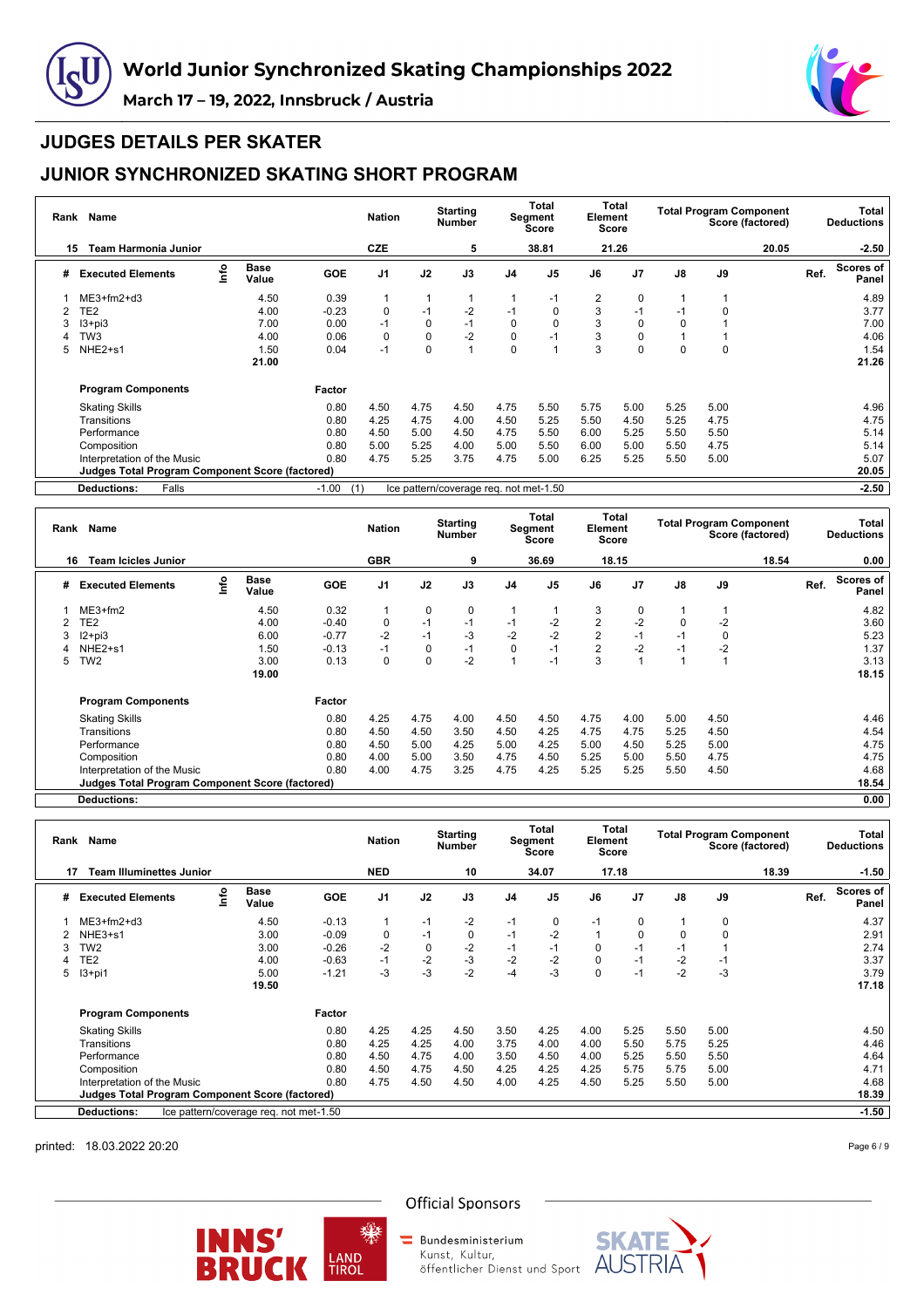



### **JUDGES DETAILS PER SKATER**

## **JUNIOR SYNCHRONIZED SKATING SHORT PROGRAM**

| <b>Name</b><br>Rank |                                                 |      |                      |            |                |             | <b>Starting</b><br><b>Number</b> |                | Total<br>Segment<br>Score |          | Total<br>Element<br>Score |               | <b>Total Program Component</b><br>Score (factored) |       |      | Total<br><b>Deductions</b> |  |  |
|---------------------|-------------------------------------------------|------|----------------------|------------|----------------|-------------|----------------------------------|----------------|---------------------------|----------|---------------------------|---------------|----------------------------------------------------|-------|------|----------------------------|--|--|
| 18                  | <b>Team Colibris Vienna Junior</b>              |      |                      |            | <b>AUT</b>     |             | 11                               |                | 30.44                     |          | 15.13                     |               |                                                    | 15.31 |      | 0.00                       |  |  |
| #                   | <b>Executed Elements</b>                        | lnfo | <b>Base</b><br>Value | <b>GOE</b> | J <sub>1</sub> | J2          | J3                               | J <sub>4</sub> | J <sub>5</sub>            | J6       | J <sub>7</sub>            | $\mathsf{J}8$ | J9                                                 |       | Ref. | <b>Scores of</b><br>Panel  |  |  |
|                     | TE <sub>1</sub>                                 |      | 2.50                 | $-0.39$    | $-2$           | $-1$        | $-3$                             | $-2$           | $-2$                      | 0        | -1                        | $-1$          | $-2$                                               |       |      | 2.11                       |  |  |
|                     | $ME3+fm2$                                       |      | 4.50                 | 0.06       | $\mathbf 0$    | $-1$        | 0                                | $\mathbf 0$    | 0                         | $\Omega$ | 0                         |               |                                                    |       |      | 4.56                       |  |  |
| 3                   | $13 + pi2$                                      |      | 6.00                 | $-1.63$    | $-3$           | $-2$        | $-4$                             | $-4$           | -3                        | 0        | -2                        | $-2$          | -3                                                 |       |      | 4.37                       |  |  |
|                     | NHE <sub>2+s1</sub>                             |      | 1.50                 | $-0.24$    | $-1$           | $-2$        | $-3$                             | $-2$           | $-2$                      |          | 0                         | $-3$          | $-1$                                               |       |      | 1.26                       |  |  |
| 5                   | TW <sub>2</sub>                                 |      | 3.00                 | $-0.17$    | $-2$           | $\mathbf 0$ | $-2$                             | $-1$           | $-1$                      |          | 0                         | $-1$          | 1                                                  |       |      | 2.83                       |  |  |
|                     |                                                 |      | 17.50                |            |                |             |                                  |                |                           |          |                           |               |                                                    |       |      | 15.13                      |  |  |
|                     | <b>Program Components</b>                       |      |                      | Factor     |                |             |                                  |                |                           |          |                           |               |                                                    |       |      |                            |  |  |
|                     | <b>Skating Skills</b>                           |      |                      | 0.80       | 3.50           | 3.50        | 3.25                             | 3.25           | 4.25                      | 3.75     | 4.00                      | 4.25          | 3.75                                               |       |      | 3.71                       |  |  |
|                     | Transitions                                     |      |                      | 0.80       | 3.50           | 3.50        | 3.00                             | 3.25           | 4.00                      | 3.75     | 4.00                      | 4.00          | 4.25                                               |       |      | 3.71                       |  |  |
|                     | Performance                                     |      |                      | 0.80       | 3.75           | 4.00        | 3.25                             | 3.75           | 4.00                      | 4.00     | 4.25                      | 4.25          | 3.75                                               |       |      | 3.93                       |  |  |
|                     | Composition                                     |      |                      | 0.80       | 4.00           | 4.00        | 3.50                             | 3.50           | 4.00                      | 4.00     | 4.75                      | 4.00          | 4.00                                               |       |      | 3.93                       |  |  |
|                     | Interpretation of the Music                     |      |                      | 0.80       | 3.50           | 3.75        | 3.00                             | 3.50           | 3.75                      | 4.25     | 4.50                      | 4.25          | 4.00                                               |       |      | 3.86                       |  |  |
|                     | Judges Total Program Component Score (factored) |      |                      |            |                |             |                                  |                |                           |          |                           |               |                                                    |       |      | 15.31                      |  |  |
|                     | Deductions:                                     |      |                      |            |                |             |                                  |                |                           |          |                           |               |                                                    |       |      | 0.00                       |  |  |

**Rank Name Nation Starting Number Total Segment Score Total Element Score Total Program Component Score (factored) Total Deductions 19 Team Mirum Junior ESP 7 29.60 13.26 16.34 0.00 # Executed Elements Info Base Value GOE J1 J2 J3 J4 J5 J6 J7 J8 J9 Ref. Scores of Panel** 1 NHE2+s1 1.50 -0.15 -1 -2 0 0 -2 1 -1 -2 -1 1.35 2 I2+pi2 5.00 -0.64 -2 -2 0 -2 -2 1 0 -2 -1 4.36 3 ME2+fm2 3.50 0.10 0 0 -2 1 0 1 0 0 1 3.60 4 TW1 2.00 -0.09 -1 -1 -2 0 -1 2 1 -1 0 1.91 5 TE1 2.50 -0.46 -1 -2 -2 -1 -3 -1 -2 -3 -2 2.04 **14.50 13.26 Program Components Factor** Skating Skills 0.80 3.50 3.50 3.75 3.75 4.25 4.00 4.25 4.00 4.00 3.89 Transitions 0.80 3.75 3.50 3.00 4.00 4.00 4.00 4.25 4.50 4.25 3.96 Performance 0.80 3.75 3.75 4.00 4.00 4.00 4.25 4.75 4.50 3.75 4.04 Composition 0.80 5.00 4.00 3.50 4.50 4.25 4.25 4.75 4.50 4.25 4.36 Interpretation of the Music 0.80 4.50 3.75 3.00 4.25 4.00 4.50 4.50 4.75 3.75 4.18 **Judges Total Program Component Score (factored) 16.34 Deductions: 0.00**

printed: 18.03.2022 20:20

Page 7 / 9





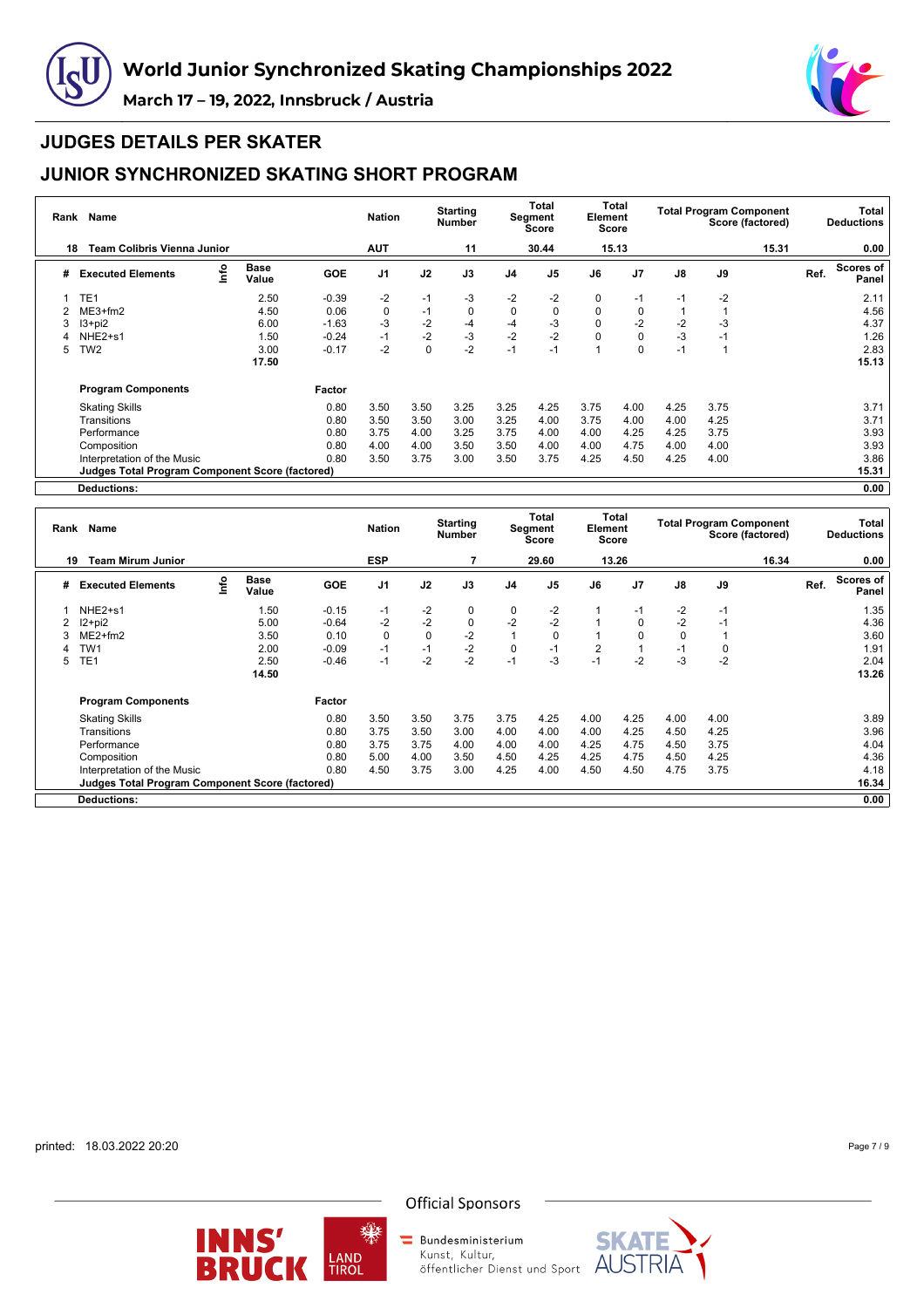



### **JUDGES DETAILS PER SKATER**

## **JUNIOR SYNCHRONIZED SKATING SHORT PROGRAM**

| Rank | Name                                                   | <b>Nation</b> |                      | <b>Starting</b><br><b>Number</b> | Total<br>Segment<br>Score |      | Total<br>Element<br>Score |                | <b>Total Program Component</b><br>Score (factored) |                |                | Total<br><b>Deductions</b> |             |       |      |                           |
|------|--------------------------------------------------------|---------------|----------------------|----------------------------------|---------------------------|------|---------------------------|----------------|----------------------------------------------------|----------------|----------------|----------------------------|-------------|-------|------|---------------------------|
| 20   | <b>Team Skating Graces Junior</b>                      |               |                      |                                  | <b>GER</b>                |      |                           |                | 29.32                                              |                | 14.83          |                            |             | 16.49 |      | $-2.00$                   |
| #    | <b>Executed Elements</b>                               | Info          | <b>Base</b><br>Value | <b>GOE</b>                       | J <sub>1</sub>            | J2   | J3                        | J <sub>4</sub> | J <sub>5</sub>                                     | J6             | J <sub>7</sub> | J8                         | J9          |       | Ref. | <b>Scores of</b><br>Panel |
|      | $ME2+fm2$                                              |               | 3.50                 | $-0.10$                          | 0                         | 0    | 0                         | $-1$           | $-2$                                               | 2              | $-1$           | $-1$                       | 1           |       |      | 3.40                      |
|      | TE2                                                    |               | 4.00                 | $-0.51$                          | 0                         | $-1$ | $-2$                      | $-2$           | $-2$                                               | $\Omega$       | $-1$           | -3                         | $-1$        |       |      | 3.49                      |
| 3    | $12 + pi3$                                             | F             | 6.00                 | $-2.06$                          | $-3$                      | $-3$ | $-1$                      | $-3$           | $-5$                                               | $-2$           | $-5$           | $-4$                       | $-4$        |       |      | 3.94                      |
|      | NHE <sub>2+s2</sub>                                    | F             | 3.00                 | $-1.03$                          | $-4$                      | -3   | $-3$                      | $-3$           | $-4$                                               | $-1$           | -4             | $-4$                       | -3          |       |      | 1.97                      |
| 5    | TW <sub>1</sub>                                        |               | 2.00                 | 0.03                             | 0                         | 0    | $-1$                      | $\mathbf 0$    | $-2$                                               | $\overline{2}$ | $\overline{2}$ | $\mathbf 0$                | $\mathbf 0$ |       |      | 2.03                      |
|      |                                                        |               | 18.50                |                                  |                           |      |                           |                |                                                    |                |                |                            |             |       |      | 14.83                     |
|      | <b>Program Components</b>                              |               |                      | Factor                           |                           |      |                           |                |                                                    |                |                |                            |             |       |      |                           |
|      | <b>Skating Skills</b>                                  |               |                      | 0.80                             | 4.25                      | 4.25 | 4.00                      | 4.00           | 4.75                                               | 5.00           | 4.50           | 4.25                       | 3.75        |       |      | 4.29                      |
|      | Transitions                                            |               |                      | 0.80                             | 4.00                      | 4.00 | 3.75                      | 3.75           | 4.25                                               | 5.25           | 4.50           | 3.50                       | 4.00        |       |      | 4.04                      |
|      | Performance                                            |               |                      | 0.80                             | 3.75                      | 3.75 | 4.25                      | 3.50           | 4.50                                               | 4.75           | 4.25           | 3.50                       | 3.50        |       |      | 3.93                      |
|      | Composition                                            |               |                      | 0.80                             | 4.50                      | 4.50 | 3.75                      | 4.00           | 4.50                                               | 5.50           | 5.25           | 3.50                       | 3.75        |       |      | 4.32                      |
|      | Interpretation of the Music                            |               |                      | 0.80                             | 4.00                      | 4.25 | 3.50                      | 3.75           | 4.25                                               | 5.25           | 4.75           | 3.50                       | 3.75        |       |      | 4.04                      |
|      | <b>Judges Total Program Component Score (factored)</b> |               |                      |                                  |                           |      |                           |                |                                                    |                |                |                            |             |       |      | 16.49                     |
|      | Falls<br><b>Deductions:</b>                            |               |                      | $-2.00$                          | (2)                       |      |                           |                |                                                    |                |                |                            |             |       |      | $-2.00$                   |

F Fall

|   | Rank Name                                              |      |                      |            |                | <b>Starting</b><br><b>Nation</b><br>Number |      |                | Total<br>Segment<br><b>Score</b> |                | Total<br>Element<br>Score | <b>Total Program Component</b><br>Score (factored) |             |       | Total<br><b>Deductions</b> |                           |  |
|---|--------------------------------------------------------|------|----------------------|------------|----------------|--------------------------------------------|------|----------------|----------------------------------|----------------|---------------------------|----------------------------------------------------|-------------|-------|----------------------------|---------------------------|--|
|   | <b>Team Zagreb Snowflakes Junior</b><br>21             |      |                      |            | <b>CRO</b>     |                                            | 3    |                | 28.50                            |                | 12.65                     |                                                    |             | 15.85 |                            | 0.00                      |  |
| # | <b>Executed Elements</b>                               | ١nf٥ | <b>Base</b><br>Value | <b>GOE</b> | J <sub>1</sub> | J2                                         | J3   | J <sub>4</sub> | J <sub>5</sub>                   | J6             | J <sub>7</sub>            | J8                                                 | J9          |       | Ref.                       | <b>Scores of</b><br>Panel |  |
|   | NHE <sub>2+s1</sub>                                    |      | 1.50                 | $-0.17$    | 0              | $-2$                                       | 0    | $-1$           | $-2$                             |                | $-1$                      | $-2$                                               | $-2$        |       |                            | 1.33                      |  |
|   | $ME1 + fm1$                                            |      | 1.75                 | $-0.23$    | $\mathbf 0$    | $-1$                                       | $-2$ | -3             | $-1$                             | $-2$           | $-2$                      | $-1$                                               | $\mathbf 0$ |       |                            | 1.52                      |  |
| 3 | TE <sub>2</sub>                                        |      | 4.00                 | $-0.63$    | $\mathbf 0$    | $-2$                                       | $-2$ | $-1$           | $-1$                             | $-1$           | $-2$                      | $-2$                                               | $-2$        |       |                            | 3.37                      |  |
|   | $12+pi2$                                               |      | 5.00                 | $-0.57$    | $-1$           | $-2$                                       | 0    | $-3$           | $-1$                             | $\Omega$       | $-1$                      | $-1$                                               | $-2$        |       |                            | 4.43                      |  |
| 5 | TW <sub>1</sub>                                        |      | 2.00                 | 0.00       | $-1$           | $\mathbf 0$                                | 0    |                | $\Omega$                         | $\overline{2}$ | $\Omega$                  | $-2$                                               | $\mathbf 0$ |       |                            | 2.00                      |  |
|   |                                                        |      | 14.25                |            |                |                                            |      |                |                                  |                |                           |                                                    |             |       |                            | 12.65                     |  |
|   | <b>Program Components</b>                              |      |                      | Factor     |                |                                            |      |                |                                  |                |                           |                                                    |             |       |                            |                           |  |
|   | <b>Skating Skills</b>                                  |      |                      | 0.80       | 4.50           | 4.00                                       | 4.00 | 3.00           | 4.25                             | 4.00           | 4.00                      | 4.25                                               | 3.50        |       |                            | 4.00                      |  |
|   | Transitions                                            |      |                      | 0.80       | 4.50           | 3.25                                       | 3.75 | 3.00           | 4.50                             | 4.00           | 4.00                      | 4.00                                               | 3.75        |       |                            | 3.89                      |  |
|   | Performance                                            |      |                      | 0.80       | 4.75           | 3.75                                       | 4.25 | 3.25           | 4.50                             | 3.75           | 4.25                      | 4.00                                               | 3.00        |       |                            | 3.96                      |  |
|   | Composition                                            |      |                      | 0.80       | 5.00           | 3.75                                       | 4.25 | 3.25           | 4.25                             | 4.00           | 4.75                      | 4.25                                               | 3.25        |       |                            | 4.07                      |  |
|   | Interpretation of the Music                            |      |                      | 0.80       | 4.75           | 3.50                                       | 4.00 | 3.25           | 4.25                             | 4.50           | 3.75                      | 4.00                                               | 3.25        |       |                            | 3.89                      |  |
|   | <b>Judges Total Program Component Score (factored)</b> |      |                      |            |                |                                            |      |                |                                  |                |                           |                                                    |             |       |                            | 15.85                     |  |
|   | <b>Deductions:</b>                                     |      |                      |            |                |                                            |      |                |                                  |                |                           |                                                    |             |       |                            | 0.00                      |  |

printed: 18.03.2022 20:20

Page 8 / 9



缫

#### **Official Sponsors**